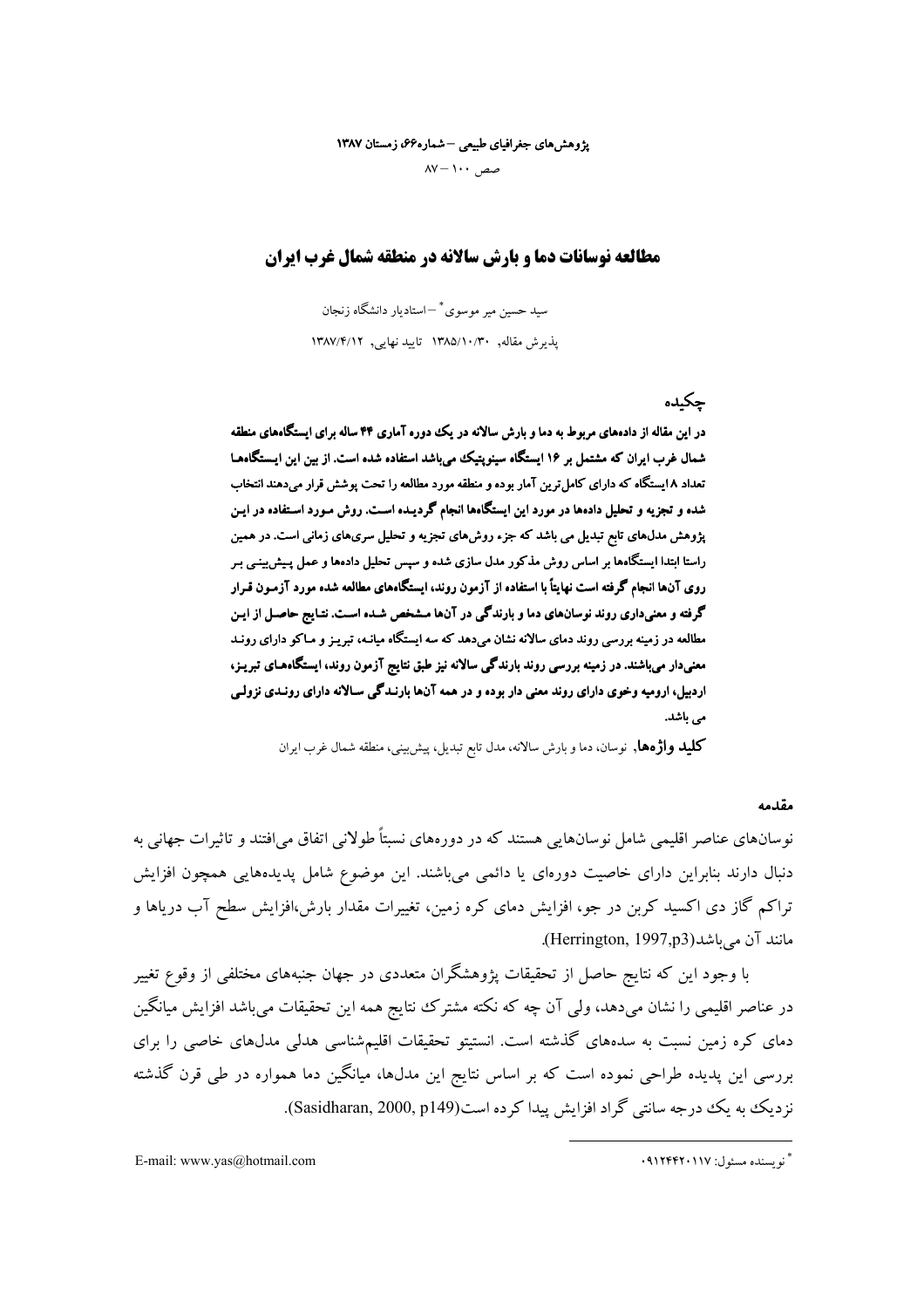در بین عناصر مختلف اقلیمی، دما و بارش به دلیل تاثیر گسترده بر سایر عوامل و بخصوص تاثیراتی که بر فعالیتهای انسانها دارند از اهمیت خاصی بر خوردار می باشند. بطوری که تقریباً بیشترین نمود تغییرات اقلیمی در سطح کره زمین بر روی این دو یارامتر متمرکز شده است(طباطبایی و حسینی ۱۳۸۲، ۹۱).

آلن در طی مطالعه ای در مرکز تحقیقات $\mathrm{PCC}^1$  (مجمع بین الدولی تغییراقلیم)در زمینه بررسی روند نوسانهای عناصر اقلیمی، با استفاده از تحلیل های مربوط به سریهای زمانی و مدل تابع تبدیل خطی روند افزایش دمای کره زمین را مورد ارزیابی قرار داده است. بر اساس نتایج این تحقیق با افزایش ۱ درصدی گازCO2 در قرن گذشته دمای کره زمین به طور متوسط به اندازه ۱/۳ درجه سانتی گراد افزایش پیدا کرده است(2004, 4, Allen). مندولا نیز اثر پارامترهای هواشناسی را روی مدل بندی آلودگی هوای شهری مورد بررسی قرار داده و در آن پارامترهایی همچون دما، رطوبت، سرعت باد و فشارجوی را به عنوان پارامتر های اصلی در مدل تابع تبدیل وارد کرده است. دراین بررسی پارامترهای آلودگی هوا به عنوان متغیرهای ورودی مورد استفاده قرار گرفته و نیز یک مدل ARIMA نیز بر اساس آن پایهریزی شده است(2003, 4, Mendola). در مطالعهای دیگر راس اثرگازهای گلخانهای را بر روی روند کلی درجه حرارت زمین مورد بررسی قرارداده است. وی در این بررسی، اطلاعات مربوط به دما را برای پیش بینی روند افزایشی آن با استفاده از مدل تابع تبدیل تجزیه و تحلیل کرده است( Ross 3 ,2001). یانگ نیز از مدل،های تابع تبدیل با ۱۵ پارامتر ورودی برای پیش بینی رواناب رودخانهها و بررسی نوسانهای بارش استفاده کرده است(Young, 2001, 67). از تحقیقات دیگر مطالعه لویز می باشد که یک مدل تابع تبدیل را برای متوسط روزانه و بیشینه ازن درناحیه تلوکای مکزیک شناسایی کرده است. در این بررسی، مقادیرازن تحت تأثیرچندین متغیر ورودی ازقبیل سرعت باد، اشعه کیهانی، دما و دی اکسید نیتروژن مورد بررسی قرار گے فته اند (Lopez, 1999, 130).

در زمینه مطالعات محقیقن ایرانی نیز رحیم زاده و گلستانه مجموع بارش۵های ماهانه، میانگین دمای ماهانه و میانگین فشار شهر تهران را با استفاده از سریهای زمانی مدل بندی نموده و مقادیر آینده را با استفاده از مدل به دست آمده پیش بینی نموده است(رحیم زاده ۱۳۶۹، ۵۸). طاهری نیز مدل بندی و پیش بینی ۱۱ ایستگاه هواشناسی را با استفاده از مدلهای اتو رگرسیو میانگین متحرک ضربی انجام داده و مقادیر احتمالی را تا سال ۲۰۰۰ بر آورد کرده است(طاهری، ۱۳۷۷، ۱۲). همچنین ترابی موضوع تغییر اقلیم را با استفاده از بررسی نوسانهای دما وبارش بوسیله مدل ARIMA<sup>۲</sup> در ایران ارزیابی نموده است. در این تحقیق با استفاده ازتحلیل۵ای خوشهای پنج ناحیه اقلیمی برای ایران در نظر گرفته شده است. به طور کلبی نتایج این تحقیق نشان میدهدکه در مناطق با عرضهای بالاتر، هم تغییرات دمای حداقل و هم تغییرات دمای حداکثرمعنی دار میباشند(ترابی، ۱۳۸۰، ۱۸۵). بابایور در مطالعهای در زمینه تغییرات اقلیم حرارتی شمال غرب ایران با استفاده از روش های تحلیل سری های زمانی و مدل .<br>آریما، میانگین دمای سالانه را در ایستگاههای تبریز،اردبیل و میانه مورد بررسی قرار داده است. نتیجه این مطالعه نشان می دهد که روند دما در ایستگاه تبریز دارای افزایش معنی داری می باشد(بابایور، ۱۳۸۲، ۱۴۰).

2 Auto regression Integrated Moving Average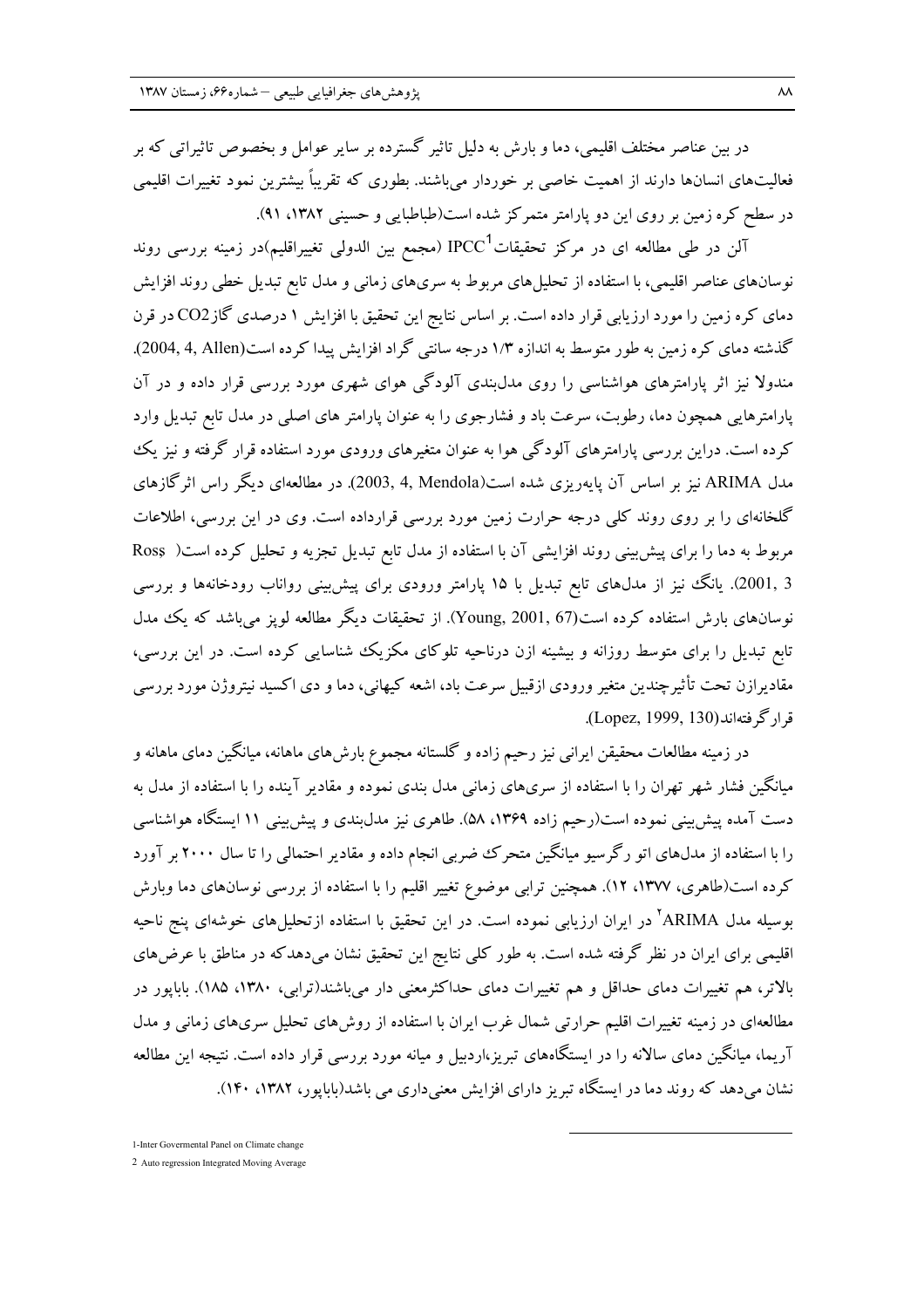از تحقیقیات دیگر در این زمینه می توان به مطالعات جهانیخش و ذولفقاری(۱۳۸۲) در زمینه بارش هیای روزانیه منطقه شمال غرب ایران، خورشید دوست و قویدل(۱۳۸۳) در خصوص روند بارندگی در استان آذربایجانشرقی و سعید آبادی(۱۳۸۲) در زمینه نوسانات دما و بارش در منطقه شمال غرب ایران نیز می توان اشاره نمود.

تغییر الگوی دمایی و نوسانهای محسوس در میـزان بارنـدگی کـه از علائـم قابـل توجـه پدیـده تغییـر اقلـیم می باشد، اثرات نا مطلوبی همچون کاهش منابع آب، افزایش سطح دریاها، تخریب جنگـل(هـا، تنـاوب و تـشدید خشکسالی و تهدید سلامت انسانها را به دنبال خواهد داشت و این امر به صورت غیر مستقیم منجر به آسیبهای اقتصادی به کشورها در اثر مقابله با این اثرات خواهد گردید(kabaat, 2002, p3).

بنابراین با توجه به اهمیت موضوع در پژوهش حاضر نیز سعی بر آن شده است تا در منطقه شمال غـرب ایـران، نوسانهای دما و بارش و پیش بینی آن بر اساس آمار طولانی مدت موجـود و بـا اسـتفاده از مـدل۱هـای تـابع انتقـال بررسي شود.

## دادمها و روشها

دادههای مورد استفاده در این مقاله آمار مربوط به میانگین دما و بارش سالانه تعداد هشت ایستگاه سینویتیک برگزیده شده در منطقه شمال غرب ایران با دوره آماری۴۴ ساله از سال۱۹۶۰–۲۰۰۴ میباشد. مواردی از نقص آماری ایستگاه مورد نظر، با استفاده از روش تفاضل و نسبت ها بازسازی گر دیده است(علیزاده، ۱۳۸۰، ۳۰۸). جدول ۱ اطلاعات مربوط به ایستگاه های سینوپتیک منطقه شمال غرب ایران(دوره آماری، ۱۹۶۰–۲۰۰۴)

| طول جغرافيايي      | عرض جغرافيايي                       | ارتفاع از     | نام ایستگاه | رديف |
|--------------------|-------------------------------------|---------------|-------------|------|
| (درجه- دقيقه)      | (درجه- دقيقه)                       | سطح دريا(متر) |             |      |
| $60 - 0$           | ۳۷-۳۲                               | ۱۳/۳          | اروميه      |      |
| 46-17              | $\mathsf{r}_{\Lambda-}\cdot \Delta$ | ۱۳۶۱          | تبريز       | ۲    |
| $Y - YV$           | 36-41                               | 1663          | ز نجان      | ۳    |
| $FF-\Delta\Lambda$ | ۳۸-۳۳                               | ۱۱۰۳          | خوى         | ۴    |
| 47-42              | $TV-YV$                             | 111.          | ميانه       | ۵    |
| 46-16              | 37-74                               | <b>۱۴W</b>    | مراغه       | ۶    |
| 42-26              | 39-20                               | ۱۴۱۱          | ماكو        | ۷    |
| <b>FA-1V</b>       | 21-18                               | ۱۳۳۲          | اردبيل      | ۸    |

روش مورد استفاده در این پژوهش مدلهای تابع تبدیل خطی گسسته میباشد. برای این منظور ماهیت مدل، شناسایی اولیه، برآورد پارامترها و ارزیابی مدل مورد بررسی قرار گرفته و از برنامه رایانهای(نرم افزارSAS) نیز برای محاسبات مربوط به بر آورد پارامترها استفاده شده است. بر اساس نتایج حاصل از تحلیل آماری دادهها بر مبنای این الگو روند نوسانات دما و بارش به صورت سالانه در ایستگاههای مورد نظر، بررسی شده و پیش بینیهای مربوط به دما و بارندگی سالانه این ایستگاهها نیز انجام پذیرفته است. مراحل انجام کار به صورت اختصار به شرح ذيل مي باشد: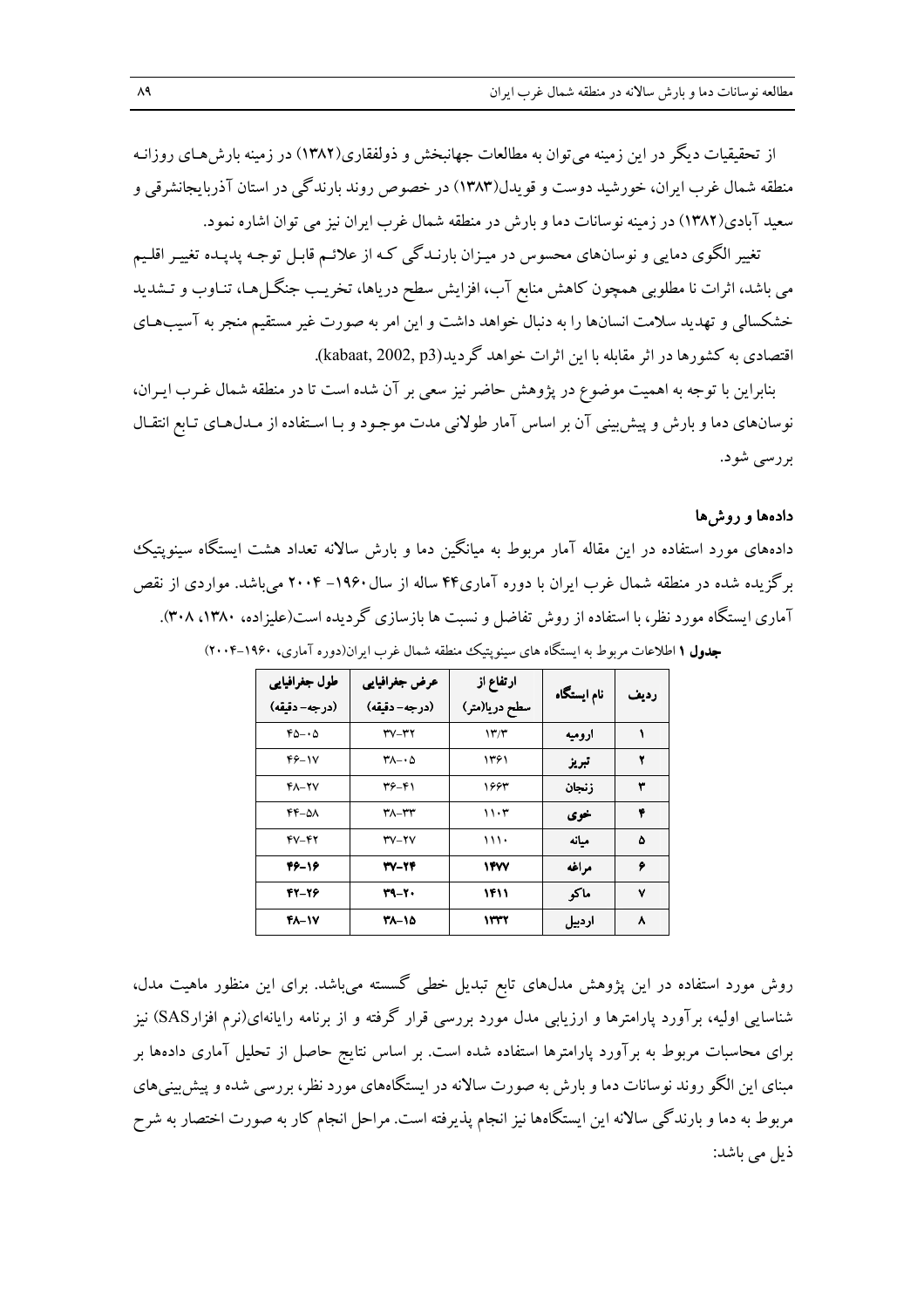فرض کنیم  $\mathcal{X}_t$  و  $\mathcal{Y}_t$  سری های ایستا باشند. در یک سیستم خطی با یک ورودی(میانگین دمـای سـالانه) و یک خووجی(میانگین بارش سالانه)، سری خروجی  $y^{}_{t}$  وسری ورودی  $x^{}_{t}$  تحت یک صافی به صورت رابطـه ۱ مرتبطند:

$$
y_t = v_0 x_t + v_1 x_{t-1} + v_2 x_{t-2} + \dots + n_t = v(B) x_t + n_t
$$

در رابطه فوق  $v_jB^j = \sum_{j=0}^{+\infty} v_jB^j = \frac{1}{2}$  توسط باکس وجنکینس تابع تبدیل صافی نامیده شده و  $n_t$  سری اغتشاش سیستم بوده و مستقل از سری ورودی  $x_t$  است. باکس و جنکینس معادله(۱) را الگوی تابع تبدیل نامیدهاند. وقتی  $x_t$ و  $n$  دارای الگوی ARMA باشند، معادله(۱) را نیز الگوی ARMA می نامند. در مرحله اول به منظور شناسایی مقدماتی مدل های تابع انتقال از مدل ترکیب شده تابع انتقال و سری اغتشاش، بـه صورت معادله زير استفاده شده است:

$$
y_t = \delta_t^{-1}(B)_{s}(B)x_{t-b} + n_t
$$

به همان ترتیب که تابع خودهمبستگی برای شناسایی مدل۵عای تصادفی بکـارمی رود، ابـزار تحلیـل دادهای که برای شناسایی مدلهای انتقال به کارگرفته می شود، تابع همبستگی متقابل بین ورودی وخروجی است. فـرض کنید کـه مـیخـواهیم یـک سـري زمـاني ورودي  $x$  کـه عبارتـست از دمـاي سـالانه ايـستگاه زنجـان وخروجـي متناظرآن  $y$  مجموع بارش سالانه ایستگاه زنجان را توصیف کنیم. حال میتوان این زوج سریهای زمـانی را بـه  $(x_t\,,y_t\,)$ عنوان نمونههای تحقق یافته از جامعه فرضی زوجهای سری زمانی، موسوم به فرآیند تصادفی دو متغیری تلقى كرد.

تابع همبستگی متقابل نمونه  $x_t$ و  $y$  را با  $r_{\text{xv}}(k)$  نشان میدهند که k فاصـله انتظـار دومتغیـر  $x$ و  $y$  اسـت. این تابع به ازای یک مقدار خاص k عبارتست از ضـریب همبـستگی بـین  $x_{t-k}$ و  $y_t$  کـه درآن k مقـداری مثبـت است. اگر k منفی باشد، عکس حالت اخیر بدست می آید، یعنی ضریب همبستگی بین  $x_{i+k}$ و  $y_t$ . بنابراین تـابع همبستگی متقابل نمونه(CCF) نیز به صورت زیر در نظر گرفته شده است:  $r_{\rm w}(-k) = r_{\rm w}(k)$  $\lceil r \rceil$ 

به همان ترتیب که تابع خود همبستگی برای شناسایی مدلهای تصادفی به کار میرود، ابزار تحلیل دادههایی که برای شناسایی مدل۵های انتقال به کارگرفته میشود، تابع همبستگی متقابل بین ورودی و خروجی است(ىزرگ نيا، ۱۳۶۶). جهت تحلیل دادهها، مدلهای تابع انتقال بایستی شناسایی شوند. شیوه شناسایی عبارتندا ز:

. $v_j$  - به دست آوردن برآوردهای تقریبی  $\hat{v}_j$  از وزن های پاسخ تیشی  $v_j$ 

– استفاده از بر آوردهای  $\hat{v}$  که به طریق فوق بدست آمدهاند به منظور تخمین مراتب  $r^r$  و s از عملگر های طرف راست وطرف چپ رابطه موجود و یارامتر تأخیر b.

۳- سیستمهای پویای گسسته خطی را به صورت معادله تفاضلی خطی کلی به صورت زیر نوشت که ازآن به عنوان یک مدل تابع انتقال مرتبه (r,s) یاد می کنیم.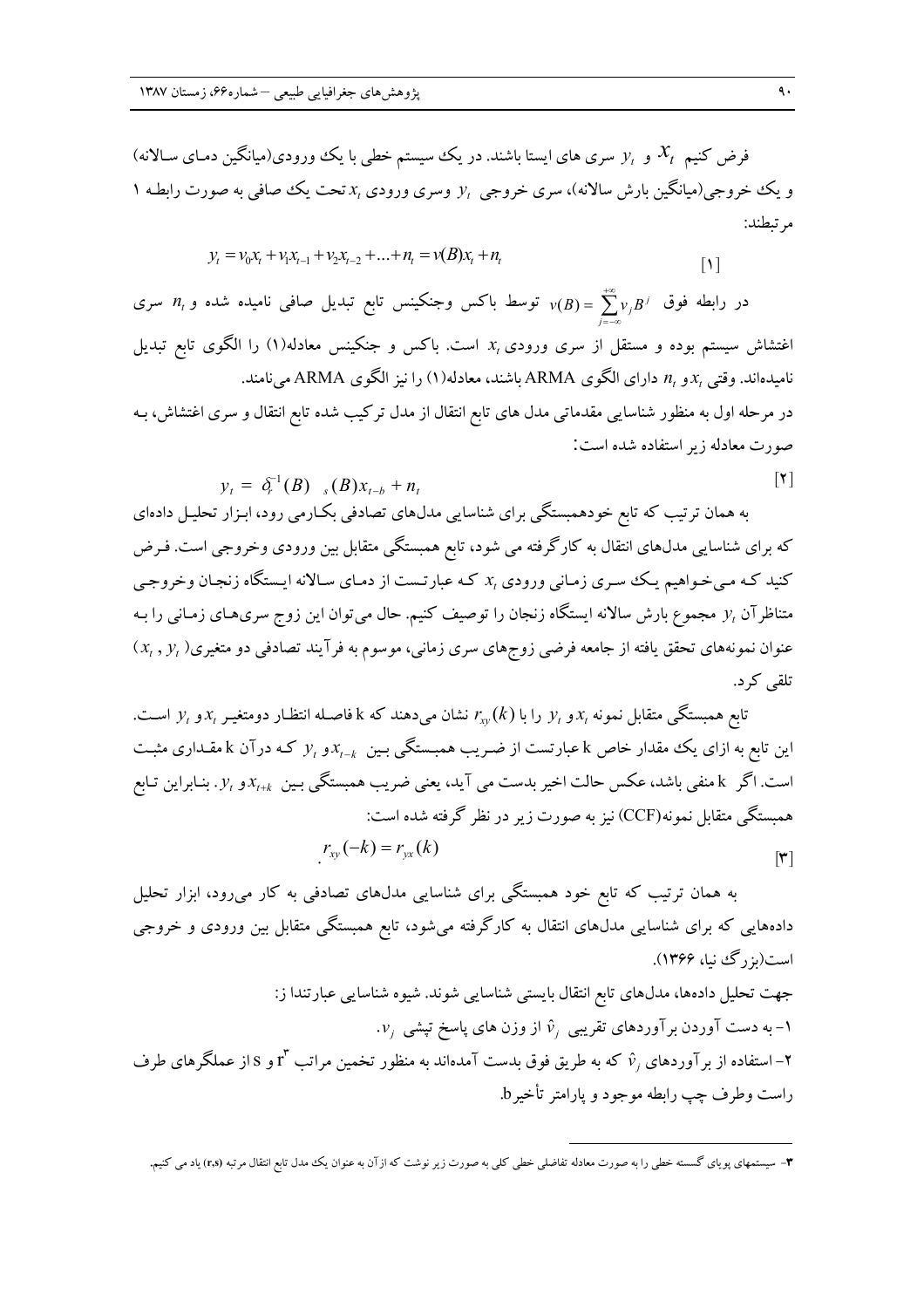– جای گذاری بر آوردهای  $\hat{v}_i$  در روابط موجود همراه با مقادیر r و s و b که از مرحلـه (۲) بـه دسـت آمـدهانـد، برای به دست آوردن برآوردهای اولیه پارامترهای  $\,\delta\,$ و  $\omega$ ی رابطه (۲).

درعمل، تابع همبستگی متقابل نظری  $\rho_{\alpha\beta}(k)$  را نمی شناسیم بنابراین باید برآوردهـا را در رابطـه موجـود جای گذاری کنیم تا نتیجه شود:

$$
\hat{v}_k = \frac{r_{\alpha\beta}(k)s_{\beta}}{s_{\alpha}}
$$
\n
$$
k, 0, 1, 2, \dots
$$

برآوردهای مقدماتی  $\hat{v}_k$  که به این ترتیب به دست می آیند باز به طورکلی، از لحاظ آماری کارا نیستند اما می تواننـد مبنـایی تقریبـی بـرای انتخـاب عملگرهـای مناسـب  $\delta_r(B)$ و  $\mathcal{O}_{\rm s}({\rm B})$ ی مـدل تـابع انتقـال را تـدار ک نمایند(مشکانی، ۱۳۷۱).

به منظور شناخت الگـوی اغتـشاش، مـیتـوان الگـوی مناسـبی را بـرای ایـن منظـور بـا بررسـی تـابع خـود همبستگی(ACF) وخود همبستگی جزئی(PACF) نمونه یا بـه وسـیله ابزارهـای شـناخت سـریهـای زمـانی یـک متغیری شناسایی کرد. بنابراین می توان مدل ترکیب شده کامل تابع انتقال را به صورت زیر ارائه نمود:

$$
y_t = \frac{a_s(B)}{\delta_r(B)} x_{t-b} + \frac{\theta_s(B)}{\phi_s(B)} a_t
$$

در مرحله بعد برای برازش و ارزیابی مدلهای تابع انتقال از تابع مجموع مربعات شرطی استفاده شده است که معادله آن عبارت است از:

$$
S_0(b, \phi, \theta, \omega, \delta) = \sum_{t=u+p+1}^{n} a_t^2(b, \phi, \theta, \omega, \delta | \mathbf{x}_0, \mathbf{y}_0, a_0)
$$
 [9]

با استفاده از باقیماندهها نیز می توان برای ارزیابی تشخیصی مدل استفاده نمود. بطور کلی نارسایی جدی مدل را می توان با بررسی توابع زیرمشخص کرد:

- ا تابع خود همبستگی  $r_{\hat a \hat a}(k)$  مربوط به باقیماندههای  $\hat a,\hat\theta,\hat\theta,\hat\theta,\hat\theta$  از مدل برازش شده.  $r_{\hat a \hat a}(k)$
- ه ستابعههای همبستگی متقابل معین شامل ورودی و باقیماندهها، بویژه، تابع همبستگی متقابل  $r_{\alpha\hat a}(k)$  بین ورودی  $\bullet$ . پیش نوفهای شده  $\alpha_t$  و باقیمانده های  $\hat{a}_t$

در نتیجه، اگرمدل نادرستی انتخاب شود، $\hat{a}_t$ ها خود همبسته خواهند بود و  $\alpha_t$ ها که  $x_t$ ها را به وجود می آورند با هم همبستگی متقابل خواهند داشت. جهت بررسی خود همبستگی، مناسب بودن الگوی اغتشاش را مورد بررسی قرار گرفته است. برای یک الگوی مناسب، ACF وPACF نمونه , $\hat{a}$  نباید طرحی را نشان دهند.به عبارت دیگر کلیه همبستگی های متقابل برای رسا بودن مدل انتخابی نباید از حد کران بالا و پایین خطای معیارشان تجاوز نمایند. اگر نخستین k خودهمبستگی برآوردشده ( $r_{\hat a \hat a}(k)$  , … ,  $r_{\hat a \hat a}(1)$  را در نظربگیریم و فرض کنیم k به قدرکافی بزرگ انتخاب شده باشد که اگرمدل به صورت  $\mu(V(B)a_t + V(B)a_t + V$  نوشته شود،

 $(1 + \xi_1 \nabla + ... + \xi_r \nabla^r) Y_t = g(1 + \eta_1 \nabla + ... + \eta_s \nabla^s) X_{t-h}$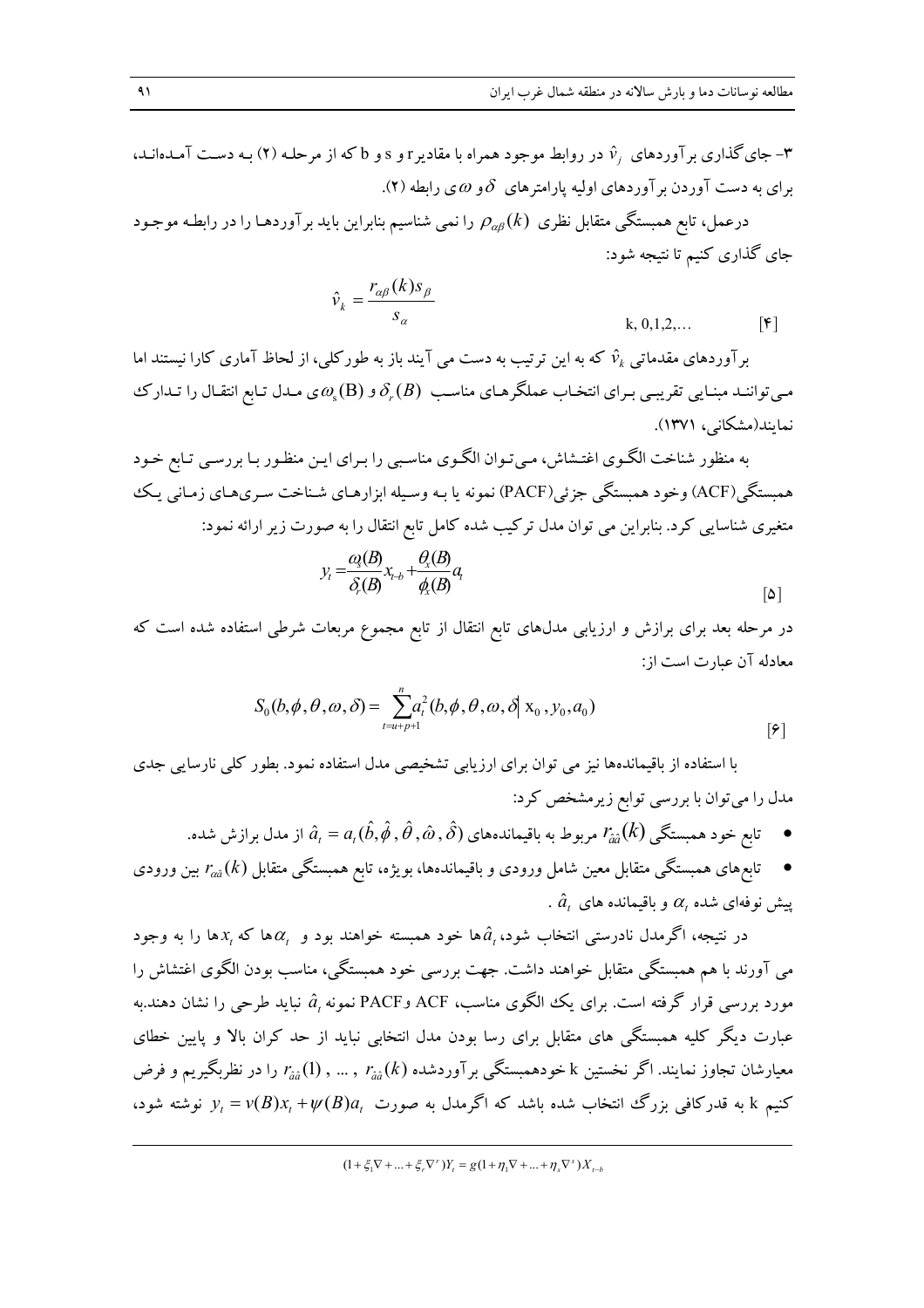وزن های  $\psi$ را نیز بتوان به ازای  $\geq$ زقابل اغماض انگاشت، آماره  $Q_1$  برای نشان دادن خودهمبستگی به صورت زير خواهد يود:

$$
Q_{\!\scriptscriptstyle 1}=m\!\sum_{\scriptscriptstyle j=1}^k\!r^{\scriptscriptstyle 2} {\scriptscriptstyle \hat{a}\hat{a}}(j)
$$

در رابطه فوق m, n-s-b-p است. آماره  $Q_{\mathsf{I}}$  تقریبا از یک توزیع  $\chi^2$  بــا (k-p-q) درجـه آزادی کـه فقـط بـه تعـداد یارامترها درالگوی اغتشاش بستگی دارد، پیروی می کند(مشکانی، ۱۳۷۱).

در مرحله بعدی به منظور بررسی همبستگی متقابل، مستقل بودن سری اغتشاش $a_{_t}$ وسری ورودی  $x_{_t}$ را مورد بررسی قرار می دهیم. اگر برای یک الگوی مناسب CCF نمونه  $r_{\hat{a}}(k)$  بین  $\hat{a}_t$ و  $\alpha$  طرحی را نشان ندهند و در داخل دو برابرخطای معیارشان واقع شوند، مشابه قسمت قبل از کمیت زیر برای آزمون کردن این مسئله استفاده می شو د:

$$
Q_2 = m \sum_{j=0}^{k} r^2 a a(j)
$$
 [A]

به طور خلاصه، برای این که یک الگوی تابع تبـدیل مناسـب باشـد، بایـد  $r_{a\hat a}(k)$ و ( $r_{\hat a\hat a}(k)$  از نظرآمـاری معنیدار نبوده و طرحی را نشان ندهند چون الگوی اغتشاش با یک تابع انتقال نادرست آلوده می شود، در بررسی درستی تشخیص الگوهای تابع انتقال، بهتر است از همبستگی متقابل استفاده شود.

در مرحله بعد به پیش بینی عددی پارامترها پرداخته شـده اسـت. غالبـاً، پـیش بینـبی،هـای پـک سـری زمـانبی ب... را می توان با استفاده از اطلاعات ناشی از نوعی سری مـر تبط بـه طـور قابـل تـوجهی بهتر کـرد. ایـن , Y ... ر موضوع مخصوصا وقتی صادق است که تغییرات Y گرایش به قابل پیش بینی بودن به وسیله تغییـرات X را داشـته باشند. بدیهی است برای پیش بینی تغییرات Y ابتدا باید تغییراتX را پیش بینی کرد. اگر مدل تـابع تبـدیل رسـای  $\mathbf{Y}$  و  $\mathbf{Y}$  به صورت زیر باشد:

> $\delta^{*}(B)Y_{t} = \omega^{*}(B)X_{t-h} + \theta^{*}(B)a_{t}$  $\lceil \cdot \rceil$

در صورتی که پیش بینی  $Y_{t+l}$  که ازمبدأ t انجام شده با  $\hat{Y}_t(l)$  نشان گیرد برای پـیش بینـی بـا زمـان انتظـار داريم:

$$
\hat{Y}_{t}(l) = \delta_{1}^{*}[Y_{t+l-1}] + ... + \delta_{p+r}^{*}[Y_{t+l-p-r}]+...+ \alpha_{0}^{*}[X_{t+l-1}] - ... - \omega_{p+s}[X_{t+l-b-p-s}] \n+ [a_{t+l}] - \theta_{1}^{*}[a_{t+l-1}] - ... - \theta_{q+r}^{*}[a_{t+l-q-r}]
$$
\n[11]

در مرحله آخر، روند کلبی دادهها به طور سالانه مورد آزمون قرار گرفته است. پایه کار آزمون روند براساس همبستگی دما و بارش سالانه ایستگاه مربوطه با زمان است. در اینجا از ضریب همبستگی رتبهای اسپیرمن استفاده شده است که یک آزمون ناپارامتری است. دلیل استفاده از این نوع آزمون وابستگی ذاتی است که بین پارامترهای مربوطه و زمان وجود دارد ضریب همبستگی رتبهای اسپیرمن به صورت زیر محاسبه شده است:

 $[V]$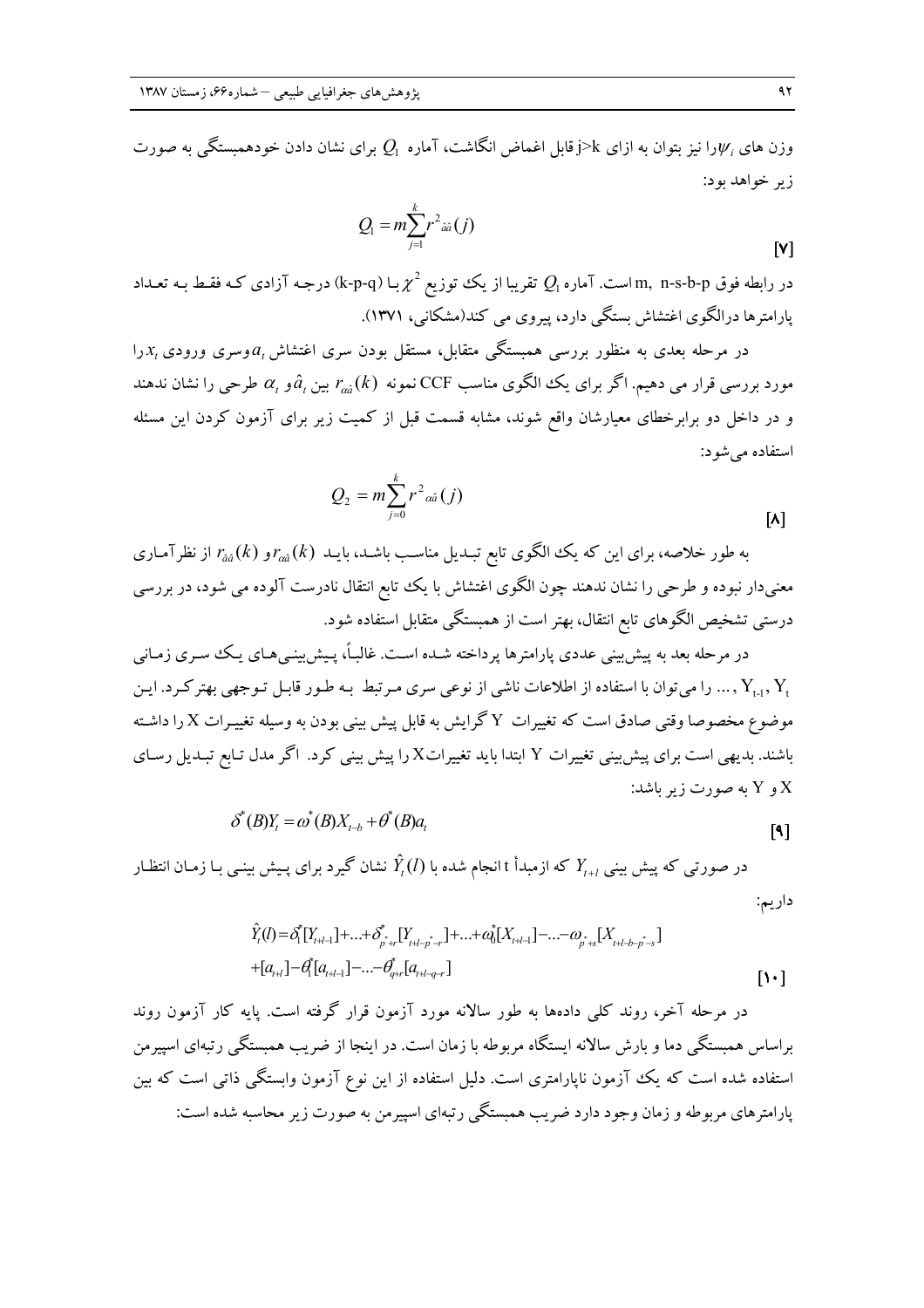$(1)$ 

کوچکترین آن دارای رتبه n است. اگر مقدار چند مشاهده مساوی باشند، میانگین رتبه این چند مشاهده را به عنوان رتبه مشاهدات در نظر می گیریم.

- مقدار اختلاف  $R_v R_v d_i = R_v$  را به دست می آوریم.  $(7)$ 
	- ضریب روند  $r_y$  به صورت زیر به دست میآید:  $($ ۳

$$
r_y = 1 - \frac{6\sum_{i=1}^{n} d_i^2}{n(n^2 - 1)}
$$
 [11]

فرض صفر می گوید که سری زمانی مربوطه دارای روند نیست. میتوان نشان داد که متغیر:  

$$
t = r_y \sqrt{\frac{n-2}{1-r_y^2}}
$$

به منظور بررسی روند تغییرات دما و بارش سالانه با توجه به کثرت ایستگاههای مـورد مطالعـه، روش۵حـای بکار برده شده را در مورد یکی از این ایستگاهها بـه عنـوان ایـستگاه معـرف(ایـستگاه زنجـان) انجـام داده و نتـایج حاصل از سایر ایستگاهها نیز ارائه شده است(نمودارهای ۱ و ۲).



**شکل ۱** نمودار روند تغییرات دمای سالانه ایستگاه زنجان

**شکل ۲** نمودار روند تغییرات بارش سالانه ایستگاه زنجان

اولین قدم درساختن یک الگوی تابع تبدیل، ازپیش آماده نمودن سری ورودی(میانگین دمای سالانه) است. بررسی نمودارهای ACF نمونه نشان میدهد که اولاً سری اولیه دما $(X_t)$ ) ناایستا است. زیرا تابع خودهمبستگی آن سریعاً میرا نیست. تفاضلهای مرتبه اول یعنی  $X_t$ ( $(-B)$ ) نیز دارای تابع خودهمبستگی جزئی نامیرا است. ولی تفاضل های دوم (۲, d) یعنی  $X^{\mathstrut}_{t} = (1\!-\!B)^2 X^{\mathstrut}_{t}$  دارای توابع ACF و PACF متفاوتی بوده و سریعاً میرا هستند که این امر نشاندهنده ایستا بودن سری تفاضلی مرتبه دوم  $x_t$  است. بررسی نمودارهای سری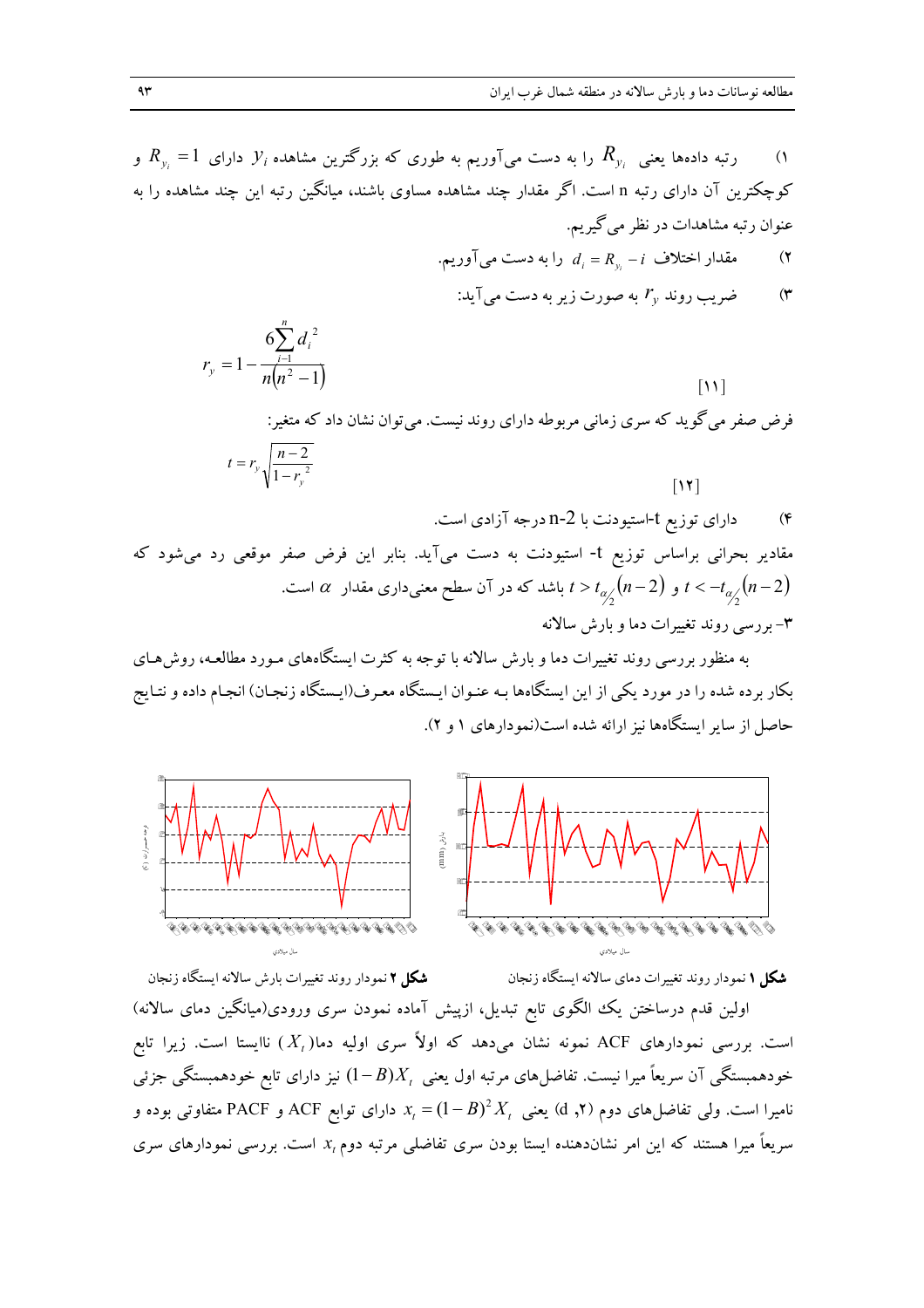تبدیل شده  $x_{_t}$  (نمودارهای ۳ و ۴) نشان می دهدکه هر دو نمودار در قدم اول دارای ضریب خودهمبستگی وخودهمبستگی جزئی معنیداری هستند و در بقیه قدمها به آن صورت معنی دار نیستند. این امر نشان میدهد که سری ایستای  $X_t = (1-B)^2 X$  دارای یک الگوی(ARIMA ( 3,2,1) سری



**شکل ۳** نمودار تابع خود همبستگی سری زمانی تفاضلی شده دمای مس**لگل ۴** نمودار تابع خود همبستگی جزئی سری زمانی تفاضلی سالانه ايستگاه زنجان شده دمای سالانه ایستگاه زنجان

پس از محاسبه برآورد پارامترهای مدل مربوطه، الگوی برازش شده مدل سـری زمـانی دمـای سـالانه بـه صورت زير خواهد بود:

 $(1+1.40742B+0.33889B^{2}-0.28631B^{3})(1+0.9999B)^{-1}(1-B)^{2}x_{1}=\alpha_{1}$  $\lceil \mathbf{v} \rceil$ 

مقادیر دمای سالانه ایستگاههای مورد مطالعه تا سال ۲۰۱۴ بر اساس مدل برازش شده محاسبه شده است (جدول ٢ و نمو دار ۵).

| سال         | ييش بيني           |
|-------------|--------------------|
| $Y \cdot Y$ | $\binom{1 + 1}{1}$ |
| <b>Y</b> A  | ۱۲/۰۸۳۹            |
| ۲۰۰۹        | 11/۴۲۲۲            |
| ۲۰۱۰        | <b>11/719V</b>     |
| ۲۰۱۱        | 12/1091            |
| ۲۰۱۲        | 1.17207            |
| ۲۰۱۳        | 12/4759            |
| ۲۰۱۴        | ۱۰٬۶۸۱۹            |

جدول ۲ مقادیرییش بینی شده دمای سالانه ایستگاه زنجان تا سال ۲۰۱۴



**شکل ۵** نمودار مقادیر پیش بینی شده دمای سالانه ایستگاه زنجان تا سال ۲۰۱۴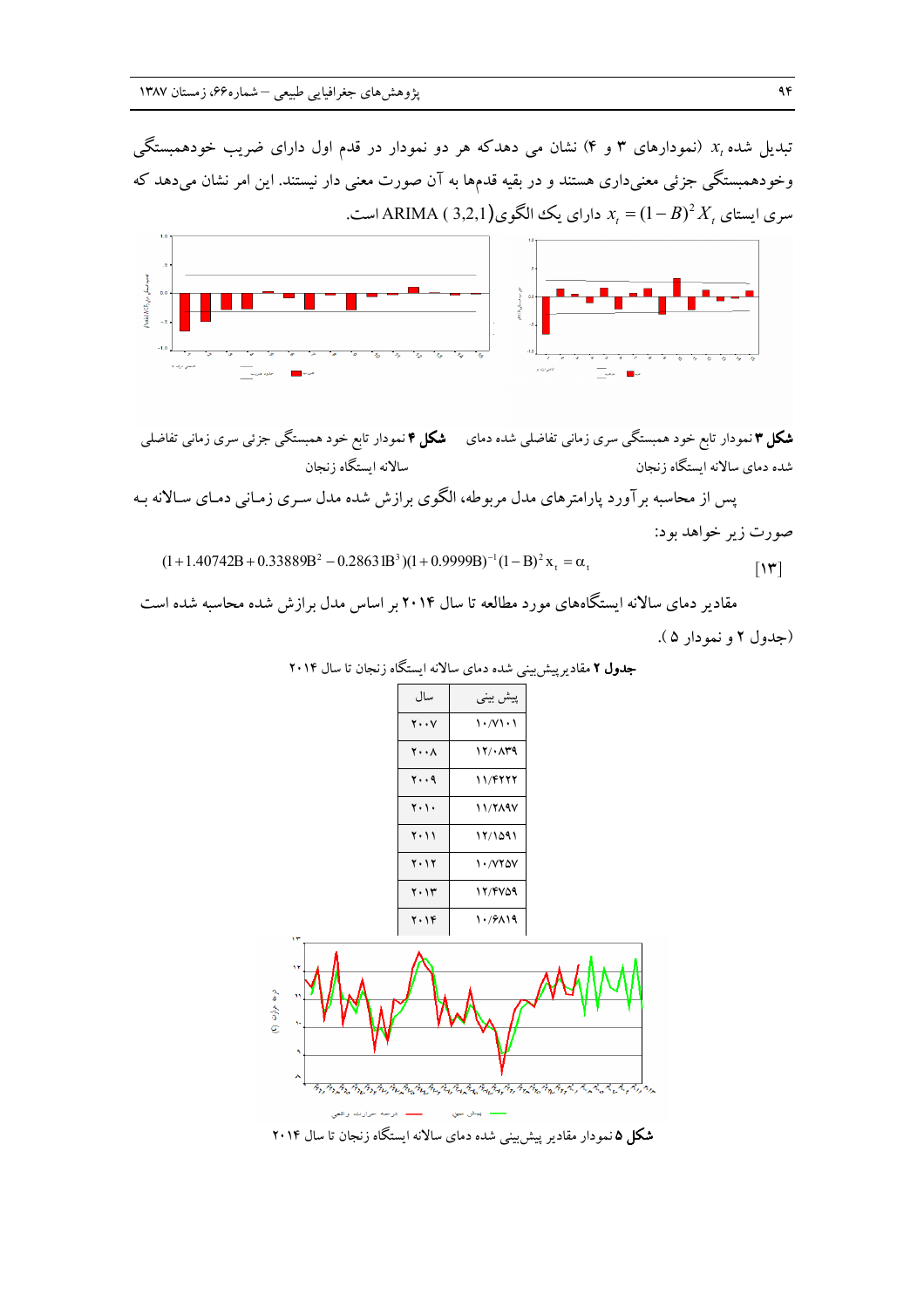به منظور مدلبندی تابع تبدیل بارش سالانه ابتدا نمودار تابع خود همبستگی متقابل سری تفاضلی شده مرتبه دوی دما و بارش سالانه مورد بررسی قرار میگیرند(نمودار ۶).



**شکل ۶** نمودار تابع خود همبستگی متقابل سری تفاضلی شده دما و بارندگی سالانه ایستگاه زنجان بر اساس نمودار فوق مدل تابع تبدیل مناسب بارش سالانه که در آن ورودی مدل دما و خروجی آن بارش

سالانه می باشد به صورت زیر تعیین شده است:  
\n
$$
(1-B)^2 y_t = \frac{-21.5337}{(1+0.46519B-0.19683B^2)} (1-B)^2 x_t + \frac{(1-0.84801B)}{(1-0.44034B)} a_t
$$

به منظور بررسی کفایت مدل تابع تبـدیل نمـودار خـود همبـستگی باقیمانـده هـای مـدل مـورد بررسـی قـرار مي گيرند(نمودار ۷).

| Lag | Covariance  | Correlation | $-198765432101234567891$ |  |   |           |           |     |             |  |  |  |  |  | Std Erro |
|-----|-------------|-------------|--------------------------|--|---|-----------|-----------|-----|-------------|--|--|--|--|--|----------|
|     | 688.725     | 0.07055     |                          |  |   |           |           | I*  |             |  |  |  |  |  | 0.15811  |
|     | $-1877.852$ | $-.19235$   |                          |  |   | $,***1$   |           |     |             |  |  |  |  |  | 0.15889  |
|     | 2144.057    | 0.21962     |                          |  |   |           |           |     | <b>****</b> |  |  |  |  |  | 0.16461  |
|     | $-2855.133$ | $-.29245$   |                          |  |   | $,*****1$ |           |     |             |  |  |  |  |  | 0.17178  |
| 5.  | $-2180.974$ | $-.22340$   |                          |  |   |           | $***$ $+$ |     |             |  |  |  |  |  | 0.18381  |
| 6   | 2632.689    | 0.26967     |                          |  | ٠ |           |           |     | *****       |  |  |  |  |  | 0.19047  |
|     | 269.152     | 0.02757     |                          |  | ٠ |           |           | ١*  |             |  |  |  |  |  | 0.19979  |
| я   | $-671.881$  | $-.06882$   |                          |  | ٠ |           |           | * 1 |             |  |  |  |  |  | 0.19989  |
| ٩   | 2702.954    | 0.27686     |                          |  |   |           |           |     | ******      |  |  |  |  |  | 0.20048  |
| 10  | 1956.411    | 0.20039     |                          |  |   |           |           |     | ****        |  |  |  |  |  | 0.20982  |

**شکل ۷** نمودارضرایب خود همبستگی باقیماندههای مدل تابع تبدیل بارش سالانه ایستگاه زنجان بررسی نمودار ضرایب خود همبستگی باقیماندههای مدل نشان میدهد که مقادیرخود همبستگی باقیماندههای مدل بی معنی بوده و این امر نشاندهنده کفایت مدل است. مقادیر پیش بینی شده بارش سالانه طبق مدل تابع تبدیل نیز بر اساس مدل برازش شده تا سال۲۰۱۴انجام شده است(جدول ۳ و نمودار ۸).

| سال         | پیش بینی(mm)    |
|-------------|-----------------|
| $Y \cdot Y$ | 32.19727        |
| <b>2008</b> | 247/6913        |
| 2009        | 30.6/6344       |
| 7.1.        | 26819674        |
| ۲۰۱۱        | 277/5454        |
| 2012        | <b>YAA/GITA</b> |
| 2013        | $Y_{0}$ 1/11.9  |
| 20 IF       | 317/6447        |

|  |  |  |  | <b>جدول۳ م</b> قادیرپیش بینی شده بارش سالانه ایستگاه زنجان تا سال ۲۰۱۴ |  |  |  |  |  |  |  |  |
|--|--|--|--|------------------------------------------------------------------------|--|--|--|--|--|--|--|--|
|--|--|--|--|------------------------------------------------------------------------|--|--|--|--|--|--|--|--|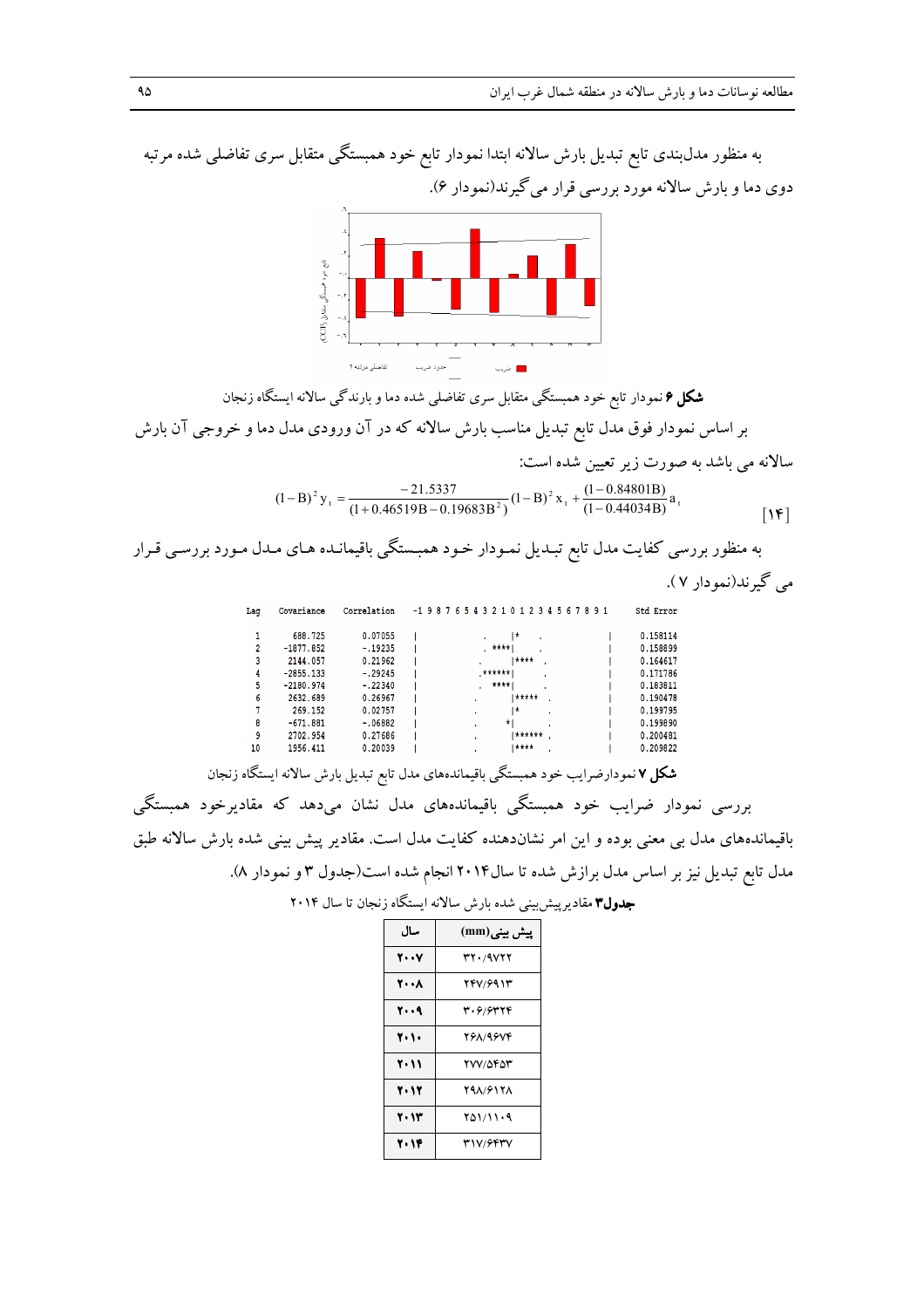

آزمون رونـد بـه روش اسـپیرمن جهـت تعیـین معنـی داری نوسـانات دمـا بـرای ایـستگاههـای منطقـه انجـام شـده است(جدول ۴ ).معیارارزیابی آزمون مقدار P-value آن ها است. اگر مقـدار P-value کـوچکتر از مقدارسـطح معنیداری ۰/۰۵٪ باشد، نشاندهنده رد فرض صفر یا صـفر نبـودن همبـستگی و در نتیجـه وجـود رونـد دادههـا است. بر اساس نتیجه آزمون سه ایستگاه میانه، تبریز و ماکو دارای روند مـی باشـند(شـکل۵هـای ۹ تــا ۱۱). در بـین آنها تنها ایستگاه ماکو دارای همبستگی منفی بوده و نشاندهنده پایین آمدن درجه حرارت در طـی دوره آمـاری است.



جدول۴ نتایج آزمون روند درجه حرارت سالانه برای کلیه ایستگاهها

**شکل ۹**نمودار روندتغییرات دمای ایستگاه تبریزطی دوره آماری (۲۰۰۴–۱۹۶۱)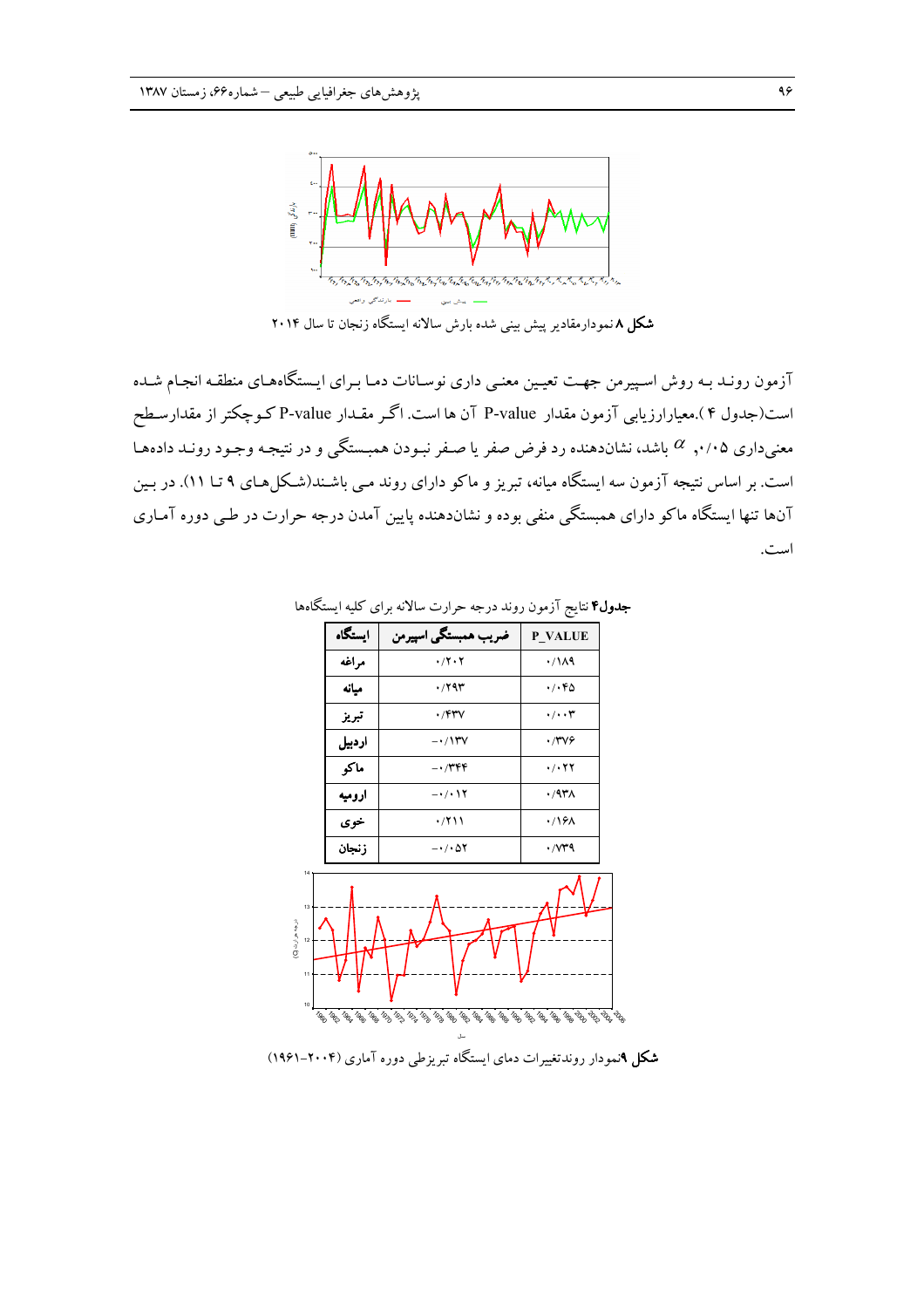

آزمون روند بارش سالانه ایستگاهها نیز به روش اسپیرمن انجام شده است(جدول ۵). بر اساس نتایج ایـن آزمون ایستگاههای تبریز ،اردبیل، ارومیه و خوی دارای روند معنیدار بوده و در این ایستگاهها بارندگی سـالانه از روندی نزولی بر خوردار است(شکل های ۱۲- ۱۵).



جدول۵ نتایج آزمون روند بارندگی سالانه برای کلیه ایستگاهها با سه روش

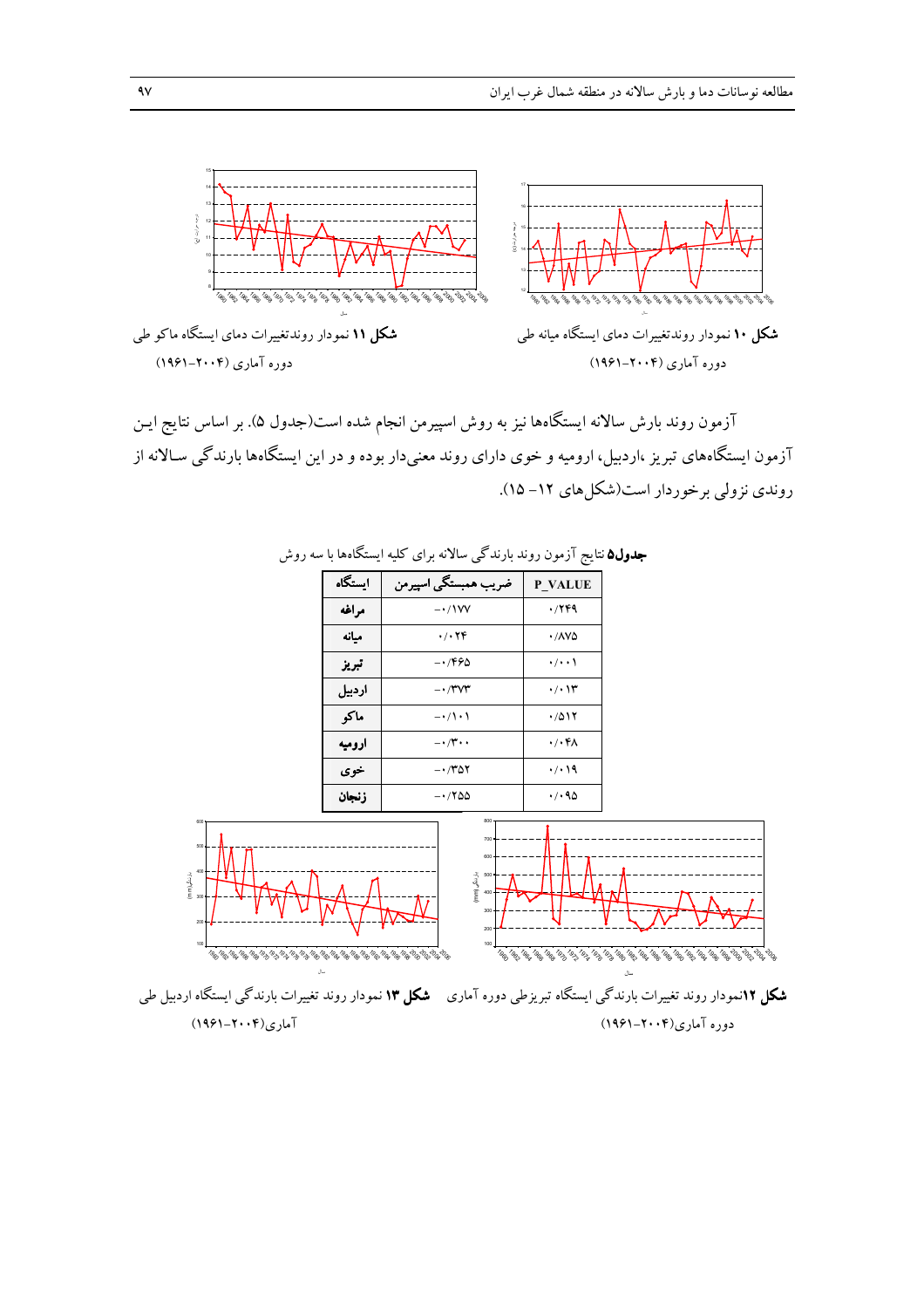

بطور کلی نتایج حاصل از این یژوهش به شرح زیر می باشند: نتایج آزمون روند کلی دادههای دمای سالانه در ایستگاههای تبریز و میانه، نشاندهنده وجود روند افزایـشی معنـی دار در میزان درجه حرارت سالانه در طی دوره آماری مورد مطالعه است.

نتایج آزمون روند کلی دادههای بارندگی سالانه در ایستگاه تبریز، ارومیه، خوی واردبیل نشاندهنده وجود روند کاهشی معنی دار در میزان بارندگی سالانه این ایستگاه در طی دوره آماری مورد مطالعه می باشد.

بررسی نمودار تابع همبستگی متقابل بین  $x_t$  میانگین دمای سالانه و  $y_t$ جمع بارش سالانه، نشان<code>دهنده آن</code> است که همبستگی در اکثر قدمها منفی بوده و بین دمای سالانه و بارش سالانه تبریز رابطه معکوس وجود دارد.

بررسی نمودارهای مربوط به روند نوسانات دما و بارش سالانه تبریز در طی دوره آماری مورد مطالعه نشان میدهد که منحنیهای دما و بارش شکل سینوسی دارند. همچنین روند دما با آهنگ خاصی حالت صعودی داشته و در مقابل روند بارش حالت نزولی دارد.

نتایج آزمون روند درایستگاههای مراغه، ،اردبیل، ارومیه، خوی و زنجان در ارتباط با میانگین دمای سـالانه روند خاصی را در افزایش یا کاهش دما در این ایستگاه ها نشان نمـیدهـد. نتـایج آزمـون رونـد در ایـستگاههـای مراغه، میانه و زنجان در ارتباط با جمع بارش سالانه نیز نشاندهنده عدم وجود رونـد افزایـشی یـا کاهـشی در ایـن ابستگاهها می باشد.

به طور کلی نتایج حاصله نشاندهنده تغییرات معنی دار در زمینه افزایش میانگین دما در دو ایستگاه تبریز و میانه می باشد. نکته قابل توجهی که وجود دارد این است که دما و بارندگی در ایستگاه تبریـز کـاملاً دارای رونـد معکوس می باشد به طوری که روند دما در طی دوره مورد مطالعه حالت صعودی و در مقابل روند بـارش حالـت نزولی دارد.

### منابع

– باباپور، علی اکبر، (۱۳۸۲)، مطالعه تغییرات اقلیم حرارتی شمال غرب ایران و پیش بینی اوضاع آتـی، راهنمـا جهـانبخش، سعید، دانشگاه تبریز، دانشکده علوم اجتماعی و انسانی، گروه جغرافیا، رساله دکتری، ص ۱۴۰.

بحث و نتیجهگیری